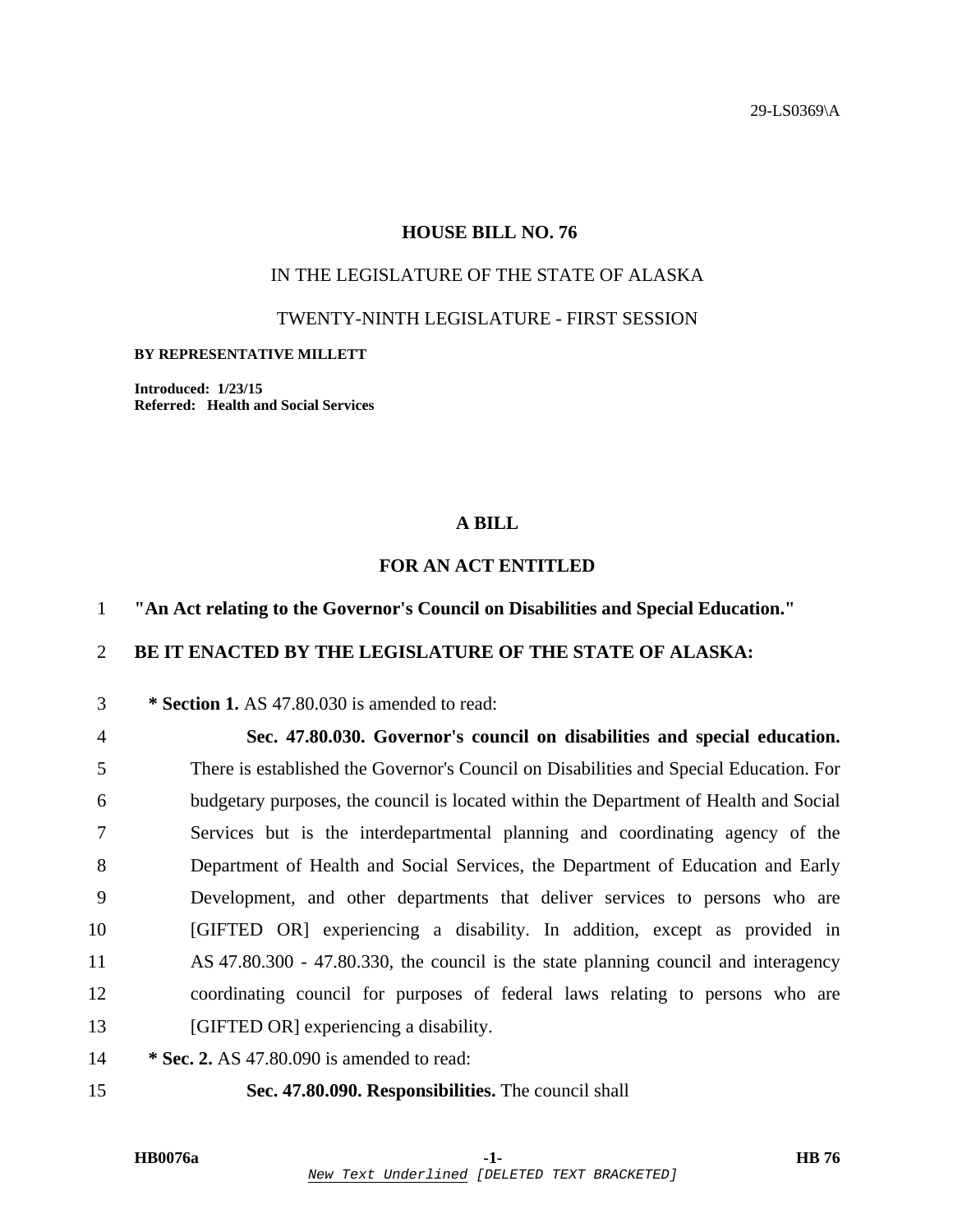1 (1) serve as a forum by which issues and benefits regarding current and 2 potential services to disabled [AND GIFTED] persons may be discussed by consumer, 3 public, private, professional, and lay interests;

4 (2) advocate the needs of disabled [AND GIFTED] persons before the 5 executive and legislative branches of the state government and before the public;

6 (3) advise the executive and legislative branches of the state 7 government and the private sector on programs and policies pertaining to current and 8 potential services to disabled [OR GIFTED] persons and their families;

9 (4) submit periodic reports to the commissioner of health and social 10 services, the commissioner of education and early development, and to other 11 appropriate departments, on the effects of current federal and state programs regarding 12 services to disabled [OR GIFTED] persons; these reports must include program 13 performance reports to the governor, the federal government, and [TO] state agencies 14 as required under 20 U.S.C. 1482 and **42 U.S.C. 15025** [42 U.S.C. 6024];

15 (5) in conjunction with the Departments of Health and Social Services 16 and Education and Early Development, develop, prepare, adopt, periodically review, 17 and revise as necessary an annual state plan prescribing programs that meet the needs 18 of persons with developmental disabilities as required under **42 U.S.C. 15024** [42 19 U.S.C. 6022];

20 (6) review and comment to commissioners of state departments on all 21 state plans and proposed regulations relating to programs for persons who are 22 experiencing disabilities before the adoption of a plan or regulation; for this purpose, 23 the appropriate departments shall submit the plans and proposed regulations to the 24 council;

25 (7) recommend the priorities and specifications for the use of funds 26 received by the state under **20 U.S.C. 1471 - 1482** [20 U.S.C. 1471 - 1485] and **42** 27 **U.S.C. 15001 - 15083** [42 U.S.C. 6000 - 6083];

28 (8) submit annually to the commissioner of health and social services, 29 the commissioner of education and early development, and the commissioner of 30 commerce, community, and economic development a proposed interdepartmental 31 program budget for services to disabled [OR GIFTED] persons that includes, insofar